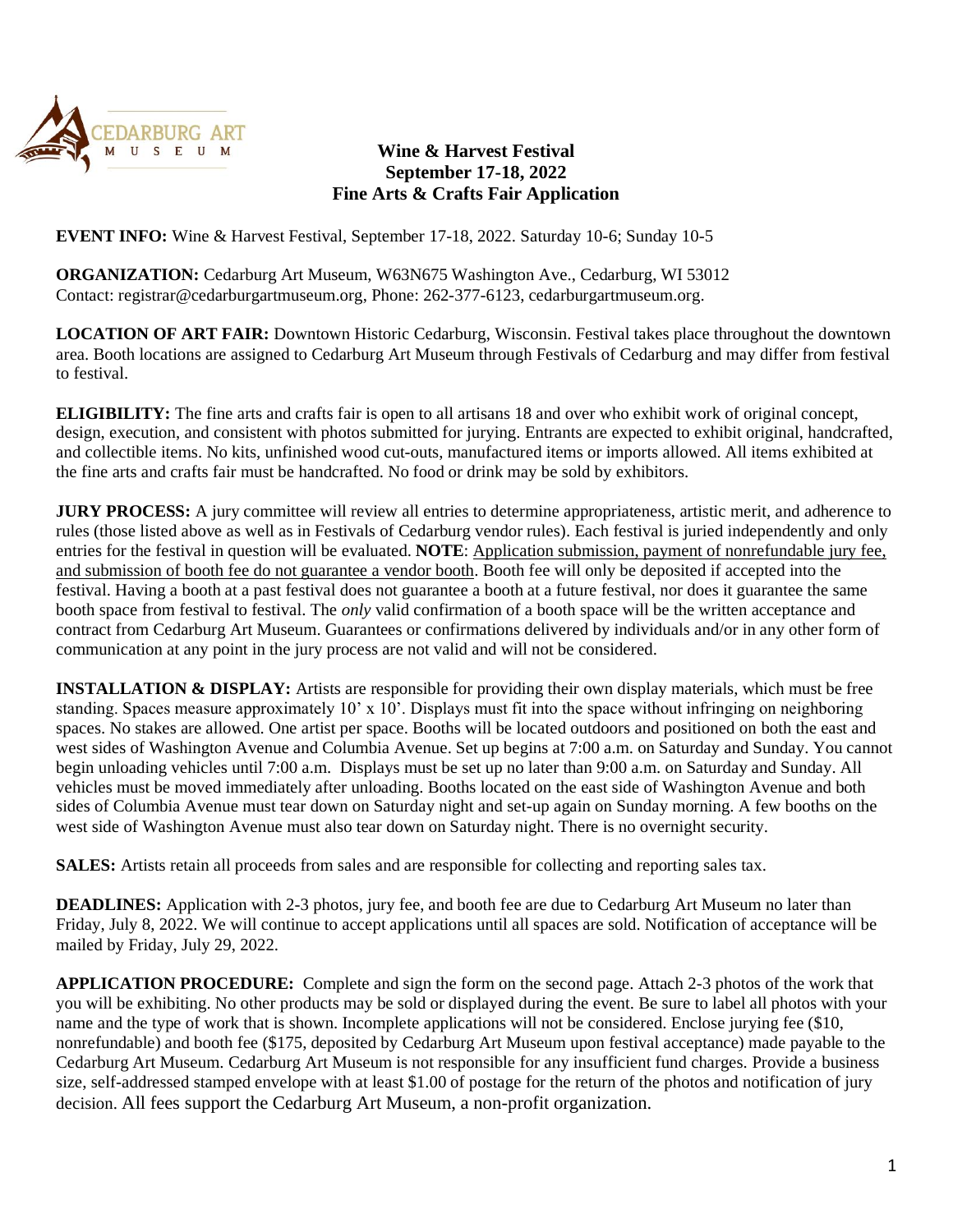Wine and Harvest Festival Fine Arts & Crafts Fair Application September 17 - 18, 2022

|                                                                                                      | Wis. Seller's Permit #: $\frac{1}{2}$ Vehicle Lic.# & St:                                               |  |
|------------------------------------------------------------------------------------------------------|---------------------------------------------------------------------------------------------------------|--|
|                                                                                                      |                                                                                                         |  |
| with application labeled with name and medium.                                                       | MEDIA: Please check the ONE medium that is most representative of your work. Include 2-3 printed photos |  |
| $\Box$ Painting $\Box$ Ceramics $\Box$ Wood $\Box$ Metal $\Box$ Drawings $\Box$ Fiber $\Box$ Leather |                                                                                                         |  |
| $\Box$ Prints $\Box$ Glass $\Box$ Photography $\Box$ Jewelry $\Box$ Paper $\Box$ Sculpture           |                                                                                                         |  |
|                                                                                                      |                                                                                                         |  |

Vendor agrees to comply with the rules and terms set forth in this contract or sent with acceptance form, in return for which, vendor will be allowed to participate in the 2022 Wine & Harvest Festival. Vendor recognizes that the Cedarburg Art Museum reserves the ultimate decision and discretion on who shall and shall not participate in this and any future festivals. Please note, should Festivals of Cedarburg, Inc. cancel the festival due to COVID-19, the jurying fee will remain non-refundable.

**Cancellation by Vendor**: In the event of cancellation, written notice of a vendor's decision not to participate must be received within the 10 days of notification of acceptance. Any Vendor who fails to give written notice of their decision to cancel prior to this time, or fails to show up for the festival, will be charged the full booth fee.

When you sign this Agreement, you and your organization acknowledges that they shall save, keep harmless and defend the City of Cedarburg, Festivals of Cedarburg, Inc., Cedarburg Art Museum, and all of its officers, employees and agents, against any and all liability claims, costs of whatever kind and nature, for injury to or death of any person or persons and for loss and damage to any property (City or other) occurring in connection with or in any way incident to or arising out of the occupancy, use, service, operation or performance of work in connection with this contract and acts or omissions of Festivals of Cedarburg, employees, agents or representatives.

I the undersigned certify that all work I will display in the 2022 Cedarburg Art Museum Wine & Harvest Festival Fine Arts & Crafts Fair is my own work. I agree to all rules and regulations of this show and festival and will remove my exhibit without recourse if found not to be in compliance.

\_\_\_\_\_\_\_\_\_\_\_\_\_\_\_\_\_\_\_\_\_\_\_\_\_\_\_\_\_\_\_\_\_\_ \_\_\_\_\_\_\_\_\_\_\_\_\_\_\_\_\_\_\_\_\_\_\_\_\_\_\_\_\_\_\_\_\_\_\_\_

Artist Signature Printed Name

Date \_\_\_\_\_\_\_\_\_\_\_\_\_\_